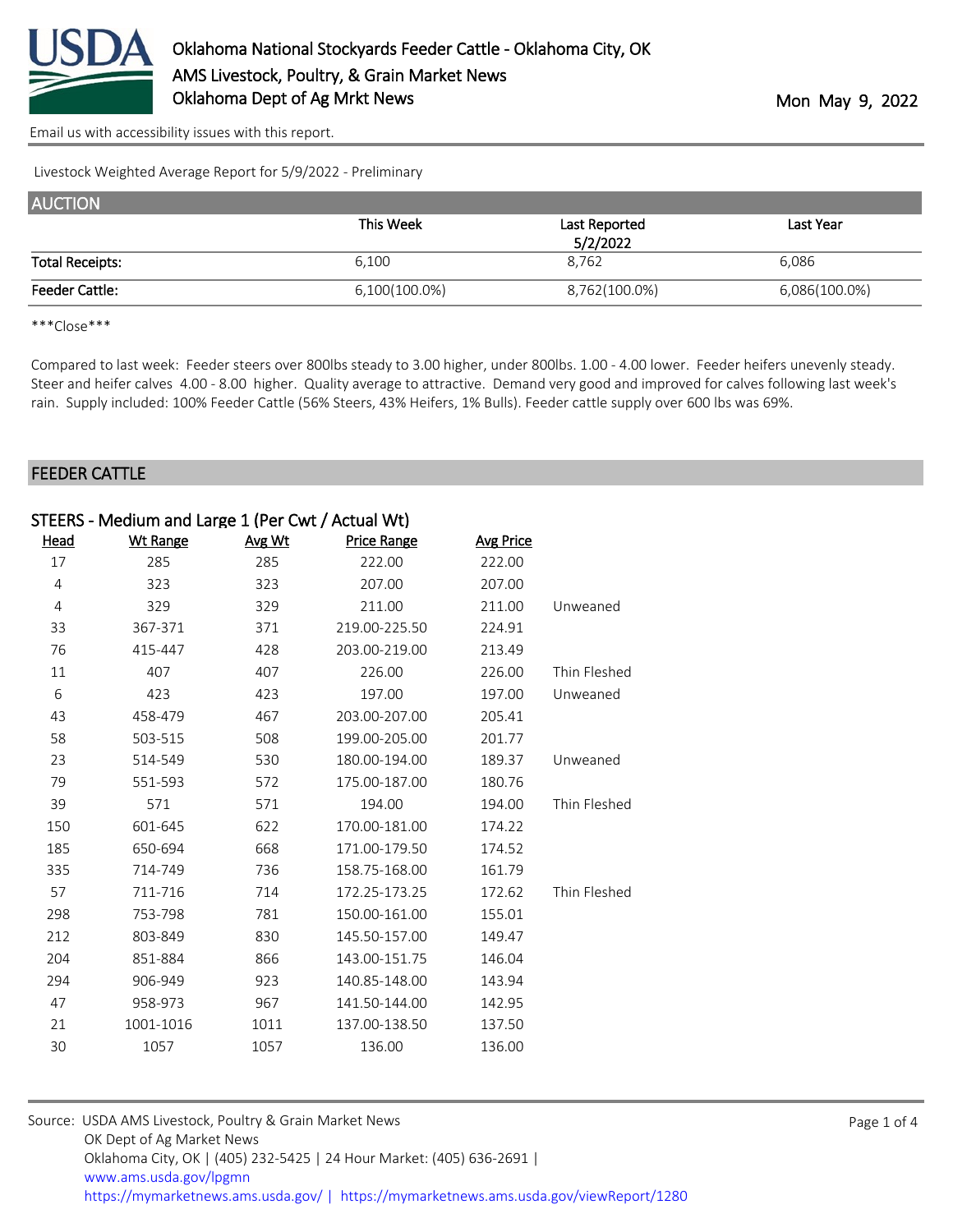

[Email us with accessibility issues with this report.](mailto:mars@ams.usda.gov?subject=508%20issue)

|      | STEERS - Medium and Large 1-2 (Per Cwt / Actual Wt) |        |               |                  |              |
|------|-----------------------------------------------------|--------|---------------|------------------|--------------|
| Head | <b>Wt Range</b>                                     | Avg Wt | Price Range   | <b>Avg Price</b> |              |
| 22   | 458-469                                             | 465    | 189.00-195.00 | 192.58           |              |
| 61   | 500-548                                             | 519    | 170.00-187.00 | 178.72           |              |
| 61   | 576-590                                             | 586    | 165.00-172.00 | 169.37           |              |
| 16   | 638-641                                             | 640    | 165.00-176.00 | 168.43           |              |
| 53   | 676-690                                             | 683    | 160.00-169.50 | 166.21           |              |
| 47   | 730-748                                             | 742    | 148.00-156.00 | 154.34           |              |
| 13   | 753                                                 | 753    | 154.00        | 154.00           |              |
| 13   | 875                                                 | 875    | 140.00        | 140.00           |              |
| 34   | 919-936                                             | 922    | 135.00-137.00 | 136.64           |              |
| 6    | 988                                                 | 988    | 129.00        | 129.00           |              |
| 5    | 965                                                 | 965    | 130.00        | 130.00           | Thin Fleshed |
| 8    | 1055                                                | 1055   | 121.00        | 121.00           |              |
|      |                                                     |        |               |                  |              |

## STEERS - Medium and Large 2 (Per Cwt / Actual Wt)

| <b>Head</b> | <b>Wt Range</b> | Avg Wt | <b>Price Range</b> | <b>Avg Price</b> |              |
|-------------|-----------------|--------|--------------------|------------------|--------------|
| 20          | 521             | 521    | 147.50             | 147.50           |              |
| 20          | 519             | 519    | 173.00             | 173.00           | Fleshy       |
| 4           | 506             | 506    | 191.00             | 191.00           | Thin Fleshed |
| 4           | 551             | 551    | 154.00             | 154.00           |              |
| 25          | 628-633         | 631    | 150.00-153.00      | 151.07           |              |
| 31          | 654-694         | 678    | 140.00-152.00      | 142.61           |              |
| 14          | 746             | 746    | 149.00             | 149.00           |              |
| 6           | 797             | 797    | 135.00             | 135.00           |              |
| 17          | 800             | 800    | 130.00             | 130.00           |              |
| 12          | 941             | 941    | 124.00             | 124.00           |              |

|      | STEERS - Large 1 (Per Cwt / Actual Wt) |        |                    |                  |
|------|----------------------------------------|--------|--------------------|------------------|
| Head | Wt Range                               | Avg Wt | <b>Price Range</b> | <b>Avg Price</b> |
| Δ    | 1254                                   | 1254   | 118.00             | 118.00           |

|             | STEERS - Small and Medium 2-3 (Per Cwt / Actual Wt) |        |                    |           |          |
|-------------|-----------------------------------------------------|--------|--------------------|-----------|----------|
| <u>Head</u> | Wt Range                                            | Avg Wt | <b>Price Range</b> | Avg Price |          |
| 4           | 410                                                 | 410    | 120.00             | 120.00    |          |
|             |                                                     |        |                    |           |          |
|             | HEIFERS - Medium and Large 1 (Per Cwt / Actual Wt)  |        |                    |           |          |
| Head        | Wt Range                                            | Avg Wt | <b>Price Range</b> | Avg Price |          |
| 11          | 280                                                 | 280    | 189.00             | 189.00    |          |
| 24          | 330                                                 | 330    | 199.00             | 199.00    |          |
| 88          | 363-389                                             | 376    | 186.00-194.00      | 191.97    |          |
| 45          | 385-392                                             | 386    | 183.00-184.00      | 183.16    | Unweaned |
|             |                                                     |        |                    |           |          |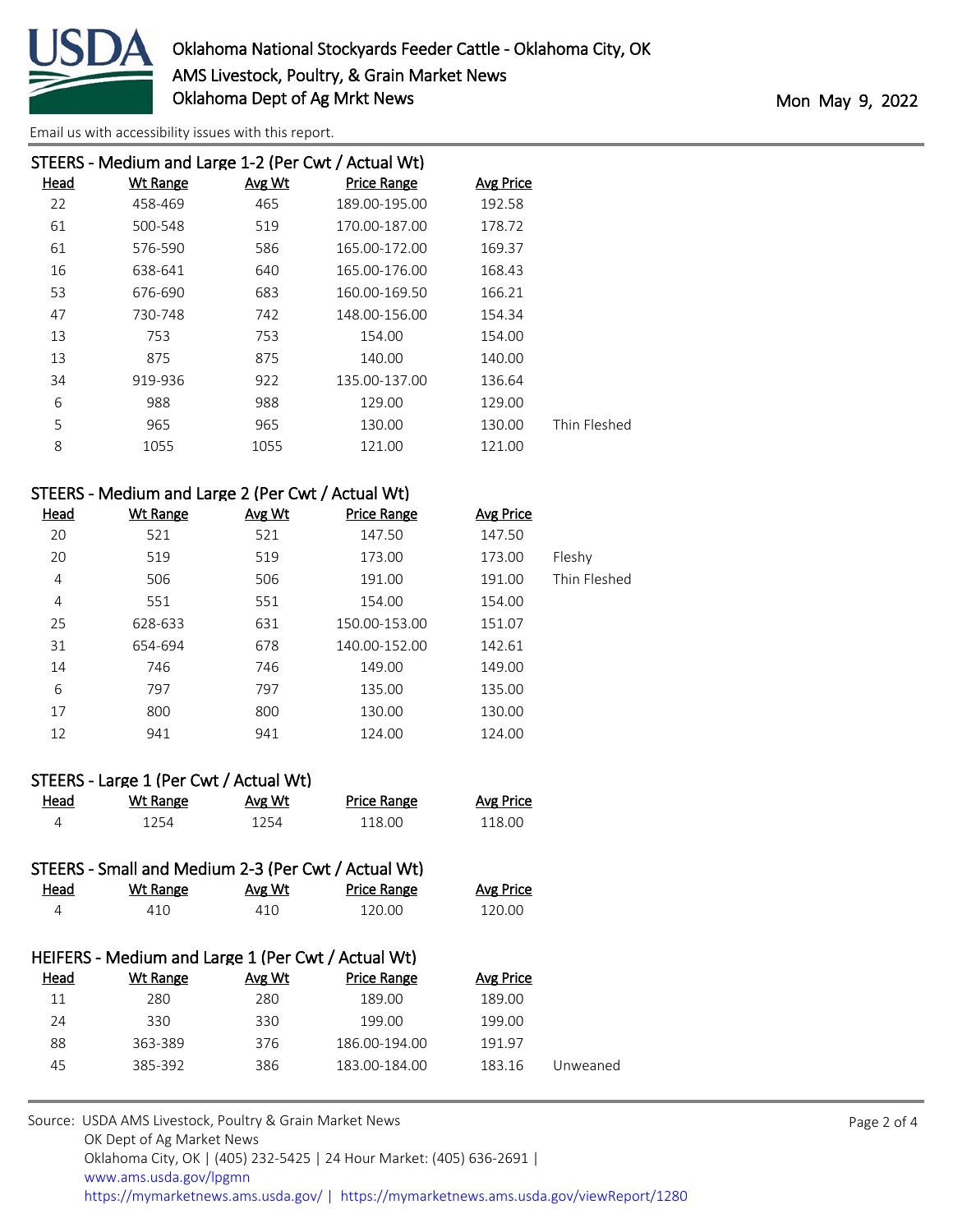

# Oklahoma National Stockyards Feeder Cattle - Oklahoma City, OK AMS Livestock, Poultry, & Grain Market News Oklahoma Dept of Ag Mrkt News Mon May 9, 2022

[Email us with accessibility issues with this report.](mailto:mars@ams.usda.gov?subject=508%20issue)

| 45  | 402-441 | 423 | 177.00-188.00 | 183.20 |              |
|-----|---------|-----|---------------|--------|--------------|
|     |         |     |               |        |              |
| 21  | 417-434 | 423 | 176.00-177.00 | 176.61 | Unweaned     |
| 134 | 461-499 | 478 | 173.00-185.00 | 179.79 |              |
| 57  | 500-549 | 517 | 164.00-178.00 | 172.97 |              |
| 25  | 505-538 | 523 | 163.50-164.50 | 164.09 | Unweaned     |
| 184 | 563-591 | 581 | 154.00-168.00 | 162.31 |              |
| 252 | 600-642 | 626 | 154.00-167.00 | 162.24 |              |
| 15  | 615     | 615 | 152.00        | 152.00 | Full         |
| 177 | 653-678 | 670 | 152.50-158.50 | 154.02 |              |
| 199 | 706-746 | 723 | 142.50-153.75 | 150.93 |              |
| 136 | 771-785 | 778 | 137.50-148.75 | 143.46 |              |
| 11  | 750     | 750 | 155.25        | 155.25 | Thin Fleshed |
| 257 | 803-841 | 824 | 135.00-143.50 | 140.81 |              |
| 23  | 862-879 | 875 | 138.00-143.00 | 139.07 |              |
| 53  | 915-938 | 922 | 129.00-136.00 | 132.81 |              |
|     |         |     |               |        |              |

### HEIFERS - Medium and Large 1-2 (Per Cwt / Actual Wt)

| <u>Head</u> | <b>Wt Range</b> | Avg Wt | <b>Price Range</b> | <b>Avg Price</b> |              |
|-------------|-----------------|--------|--------------------|------------------|--------------|
| 6           | 333             | 333    | 182.00             | 182.00           |              |
| 9           | 337             | 337    | 160.00             | 160.00           | Unweaned     |
| 14          | 351             | 351    | 175.00             | 175.00           |              |
| 21          | 411-440         | 419    | 153.00-170.00      | 164.90           |              |
| 21          | 453-481         | 462    | 155.00-165.00      | 161.53           |              |
| 55          | 508-537         | 515    | 150.00-164.00      | 159.04           |              |
| 39          | 557-571         | 562    | 150.50-157.50      | 153.40           |              |
| 6           | 567             | 567    | 165.50             | 165.50           | Thin Fleshed |
| 39          | 611-647         | 619    | 145.00-152.00      | 149.52           |              |
| 69          | 660-698         | 677    | 140.00-149.00      | 147.59           |              |
| 9           | 748             | 748    | 142.00             | 142.00           |              |
| 18          | 771             | 771    | 137.00             | 137.00           |              |
| 25          | 857             | 857    | 133.00             | 133.00           |              |

### HEIFERS - Medium and Large 2 (Per Cwt / Actual Wt)

| <u>Head</u> | Wt Range | Avg Wt | <b>Price Range</b> | Avg Price |              |
|-------------|----------|--------|--------------------|-----------|--------------|
| ь           | 434      | 434    | 136.00             | 136.00    |              |
|             | 411      | 411    | 182.00             | 182.00    | Thin Fleshed |
| ↖           | 748      | 748    | 120.00             | 120.00    |              |
| 6           | 772      | 772    | 116.00             | 116.00    |              |

|      | BULLS - Medium and Large 1 (Per Cwt / Actual Wt) |        |                    |           |
|------|--------------------------------------------------|--------|--------------------|-----------|
| Head | Wt Range                                         | Avg Wt | <b>Price Range</b> | Avg Price |
|      | 392.                                             | 392    | 217 OO             | 217.00    |